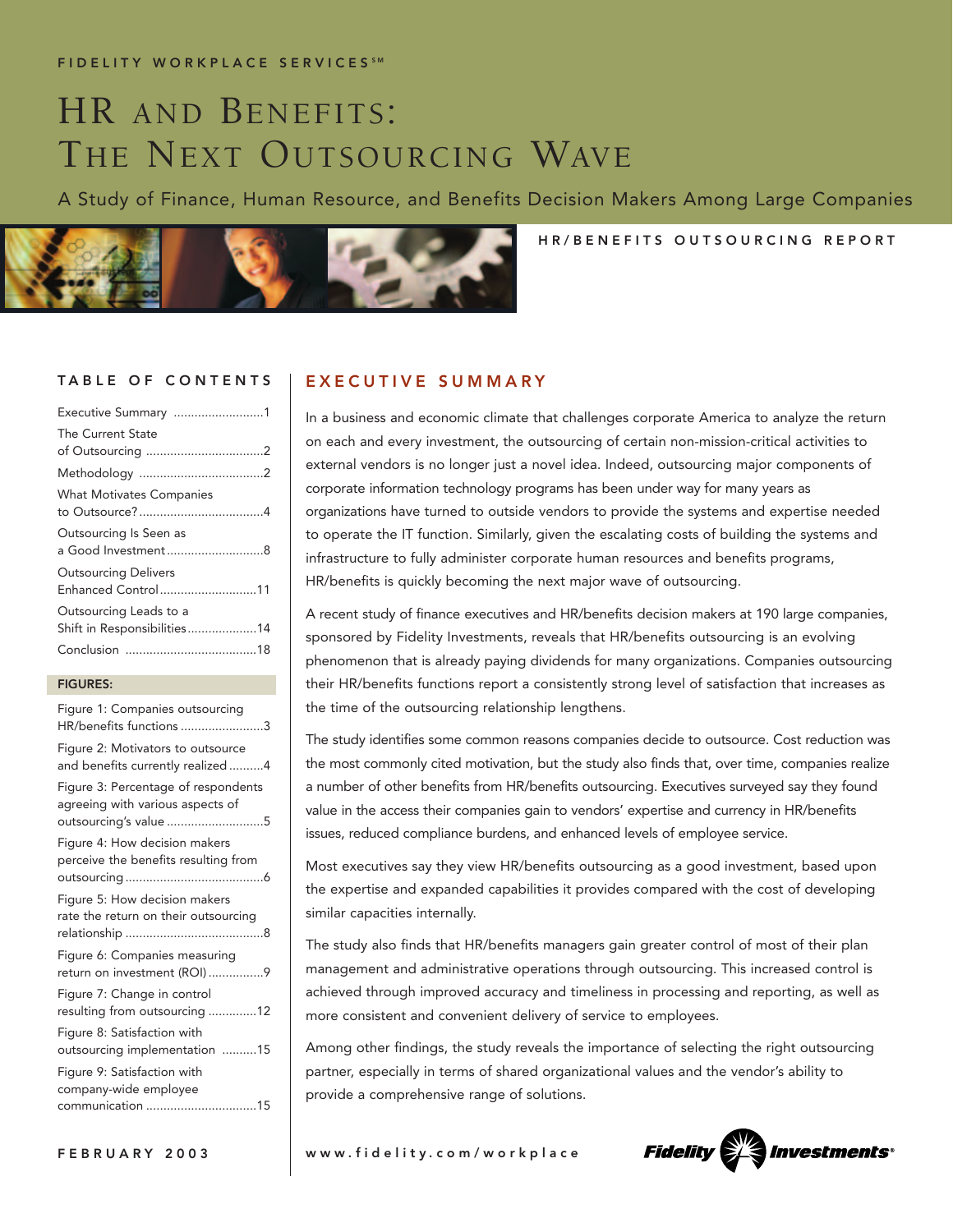### THE CURRENT STATE OF OUTSOURCING

#### Outsourcing is gaining acceptance in corporate America

For most large companies, the question is no longer about whether they should outsource. Of 264 large companies that initially responded to the invitation to participate in the study, 190 of them (72%) report that they currently outsource at least one HR/benefits function. Among this group of respondents, almost all say that they outsource at least part of the administration of their defined contribution (DC) plans (86%) and health and welfare plans (91%), and that they have been doing so for an average of nine years.

Large numbers of respondents say they also outsource, either fully or partially, a variety of other HR/benefits functions, including defined benefit (DB) plans (61%), payroll administration (40%), and recruitment and full-time staffing needs (40%). The newest trends in outsourcing are in the areas

of alternative compensation programs (66%), such as stock plans, stock options and other executive compensation packages, and temporary staffing (60%). The study finds that the outsourcing of these functions has been in place for an average of only four to five years.

### METHODOLOGY

The Fidelity-sponsored study, "HR and Benefits: The Next Outsourcing Wave," was conducted during the late fall of 2002 by Evanston, Illinois–based Richard Day Research, Inc. (RDR). RDR conducted the study among finance executives and HR/benefits decision makers at companies with 5,000 or more employees. After the firm conducted in-depth qualitative interviews with individual decision makers at 12 companies to gain insight into key issues affecting HR/benefits outsourcing, RDR selected 202 respondents from 190 companies that currently outsource to complete the quantitative portion of the study. Clients of Fidelity Employer Services Company made up 27% of the respondents.

Of the participating companies:

- 48% had 10,000 or more employees
- 54% had revenues of more than \$1 billion
- A variety of industries were reflected, including manufacturing, services, retail and wholesale trade, and financial services

Of the respondents:

- 85% had sole or shared decision-making authority for outsourcing decisions; the balance had direct influence
- 44% were either at the senior executive level (26%)—defined as CFO, COO, treasurer, controller, or executive or senior vice president—or at the vice president level (18%)
- 27% were at the director or assistant vice president level

The source for all charts within this report is the Fidelity-sponsored study, "HR and Benefits: The Next Outsourcing Wave," which was conducted during the late fall of 2002 by Evanston, Illinois–based Richard Day Research, Inc. (RDR).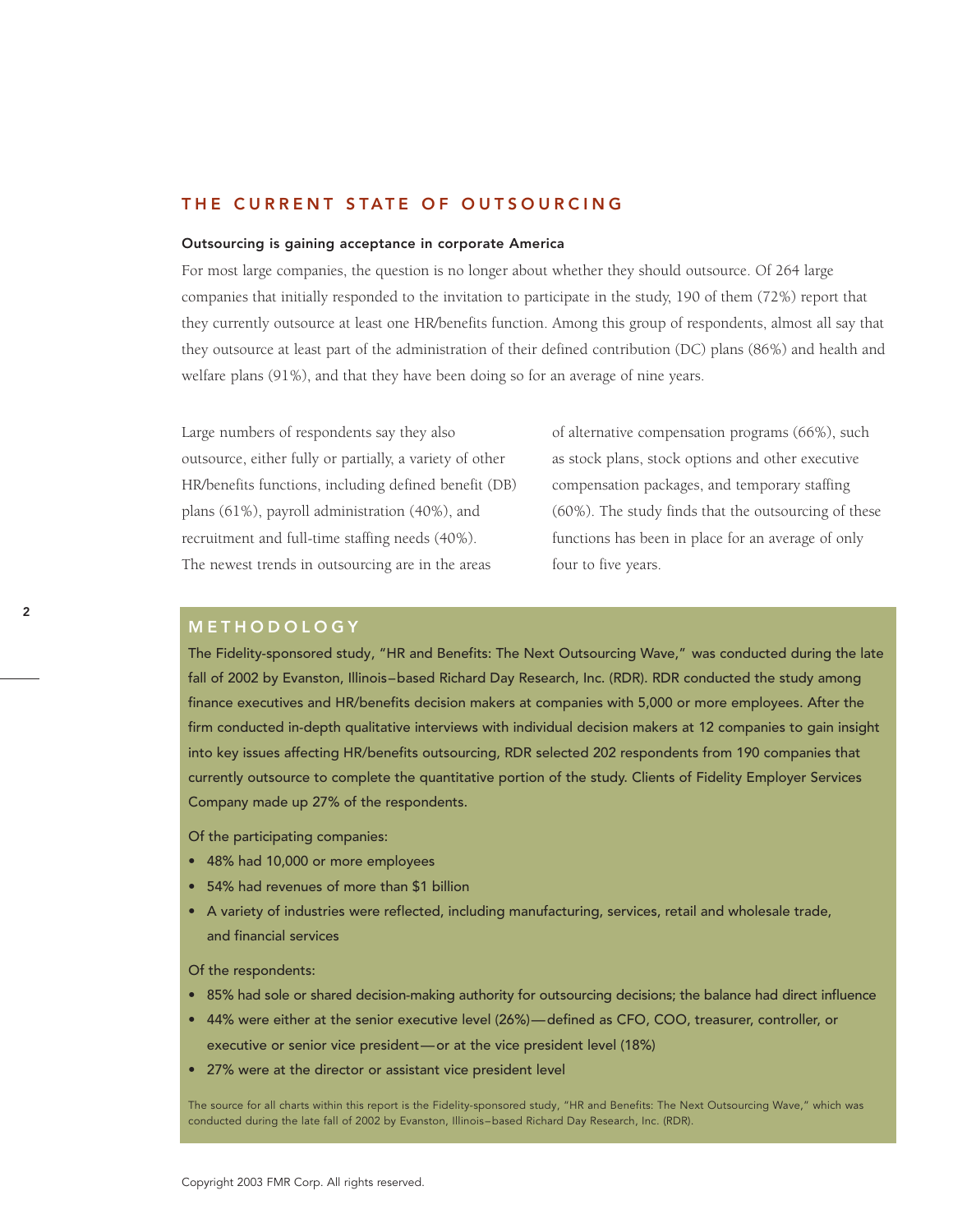

### OUTSOURCING IS GAINING ACCEPTANCE IN CORPORATE AMERICA

# Satisfaction with outsourcing is extremely high, and the longer the outsourcing relationship exists, the higher the level of satisfaction

Nearly all respondents (93%) report that they are satisfied with their outsourcing experiences, with more than one in four (29%) saying that they are "very satisfied." Relative newcomers to outsourcing (those with one to five years' experience) are slightly less satisfied, although only one in 10 respondents express any level of dissatisfaction. The study demonstrates that over time, as difficulties are addressed, satisfaction levels improve. Of veteran outsourcers (six or more years' experience), only 3% express any level of dissatisfaction.

Similarly, more than four out of five decision makers (87%) say that outsourcing either met or exceeded their expectations. But again, the study shows that time makes a difference: The newest outsourcers were more likely to express disappointment, with 23% saying that outsourcing fell short of their expectations, but only one-third as many veteran outsourcers (8%) say that it had not met expectations.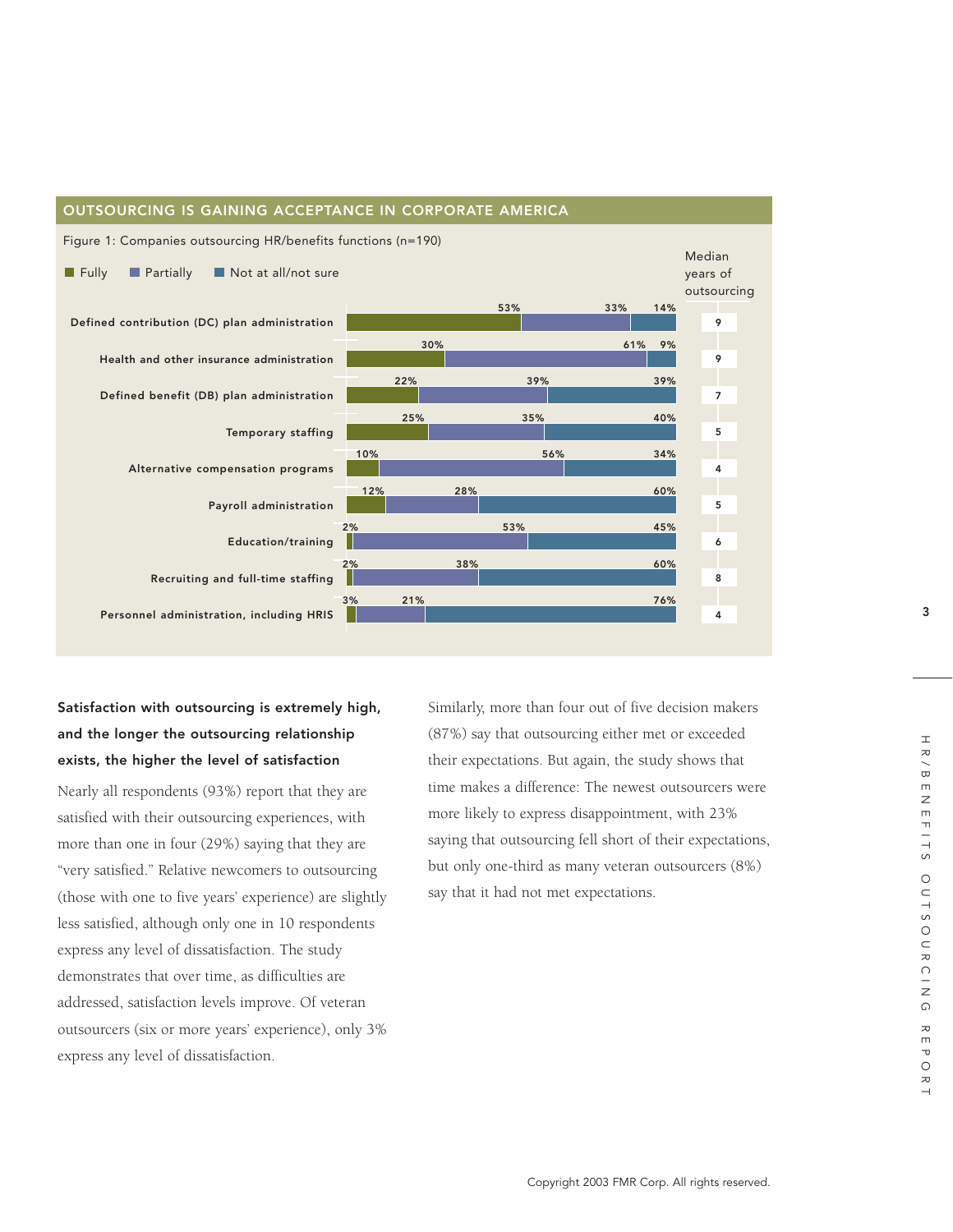### WHAT MOTIVATES COMPANIES TO OUTSOURCE?

#### Pressures place challenges on HR/benefits executives and managers

Maintaining high levels of HR/benefits service is essential for companies to help maximize the value of their benefits programs. However, executives say there are many pressures that place challenges on their ability to deliver that high-level service and expertise.

Four of five study respondents overall (84%) say that lowering costs and/or improving efficiency are major pressures facing their HR/benefits operations in general. Other pressures associated with the HR/benefits function include ensuring regulatory compliance (78%), satisfying internal demands for accurate and timely reports (66%), and maintaining currency with new technology and systems integration issues (66%).

Attracting and retaining employees (67%) also is identified as a major challenge, especially among the senior executives surveyed. Meeting service requests from employees is the least frequently mentioned pressure (51%), possibly because so many companies already have outsourced that function.



\*Only respondents with sole or shared decision making authority were asked this question.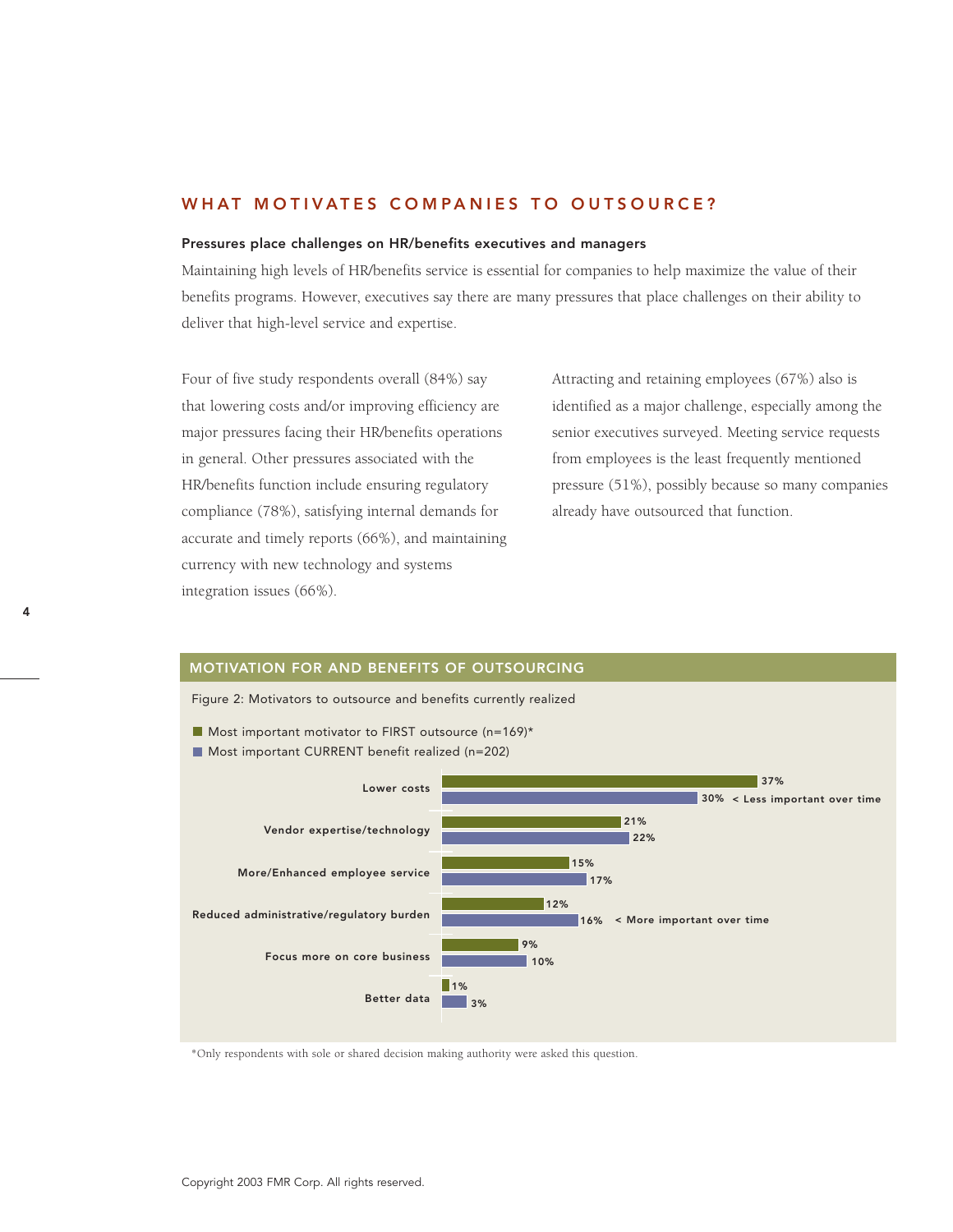### THE VALUE OF OUTSOURCING

Figure 3: Percentage of respondents agreeing with various aspects of outsourcing's value (n=202)



# Outsourcing isn't only about reducing costs; adding value also is a compelling motivator

While respondents cite cost containment/efficiency as their biggest pressure, it is not the primary reason most companies seek or continue to outsource. Slightly more than one-third (37%) of respondents say "cost reduction" is the most important initial motivator for outsourcing. However, fewer than one-third (30%) cite cost reduction as the most important current benefit. As illustrated in Figure 2, this suggests that companies shift their focus over time to the other "value-added" benefits offered by outsourcing.

Half of the sample indicate that outsourcing lets their company focus more on core competencies. Yet as few as one in 10 cite reallocation of resources as the most important reason to outsource initially or to continue doing so.

# The benefits of outsourcing are realized by employers and employees alike

As illustrated in Figure 3, the vast majority of study respondents (92%) agree that a vendor's superior capabilities and expertise deliver significant benefits for their organization, particularly in terms of improved services and better access to information. The majority of respondents indicate that it would be too burdensome (88%) and/or too costly (86%) for their organizations to provide comparable HR/benefits capabilities internally.

The study also suggests that the more HR/benefits functions a company outsources, the more likely it is to recognize these benefits, both for its employees and its internal HR/benefits organization.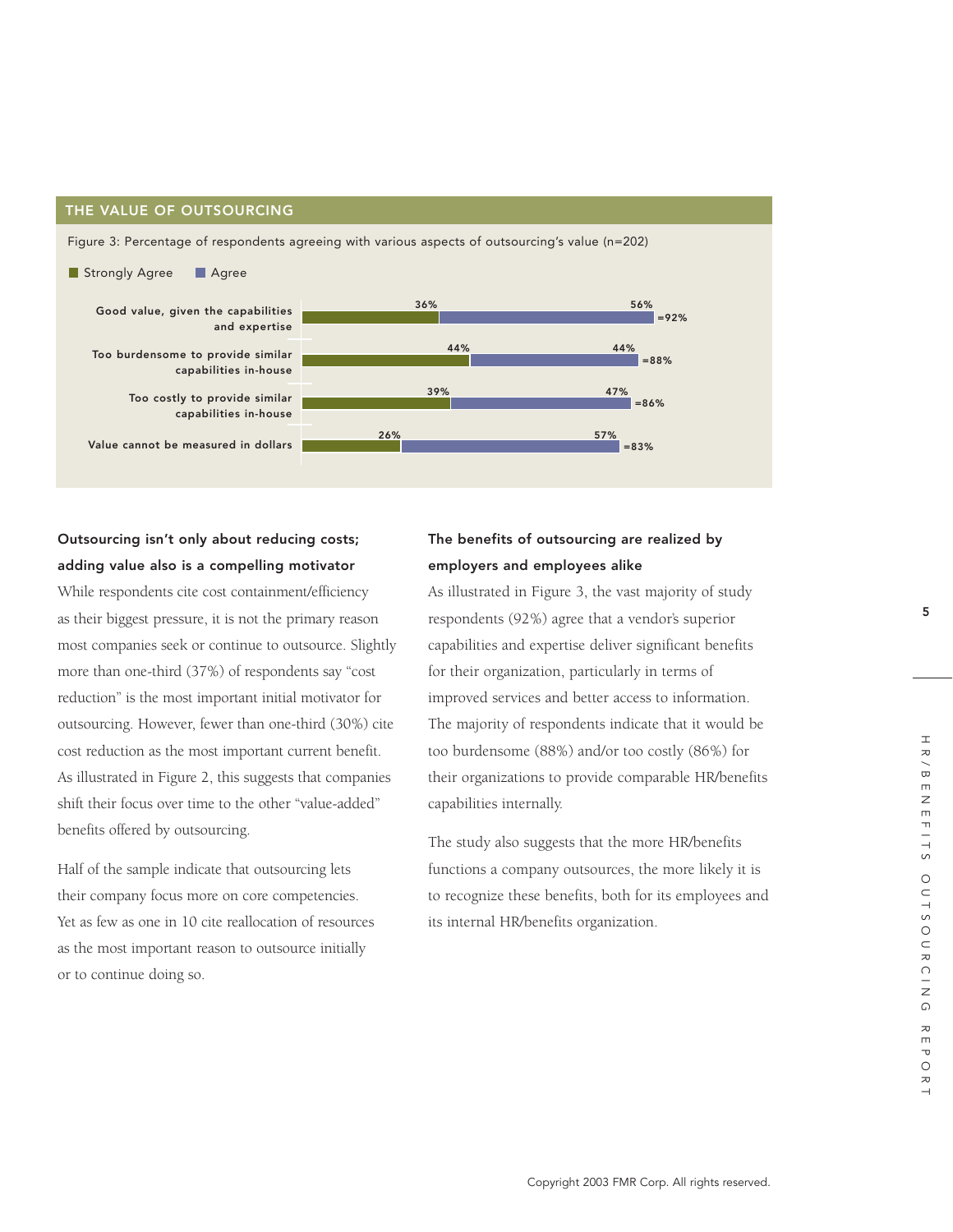

According to the survey results (Figure 4), about nine out of 10 respondents agree that outsourcing:

- Facilitates data transfers via better Web-based technology;
- Reduces administrative burden by giving employees direct, self-service access to their own HR/benefits information; and
- Offers employees better technology channels to their data and benefits information (e.g., via the Internet or automated phone system), which they appreciate.

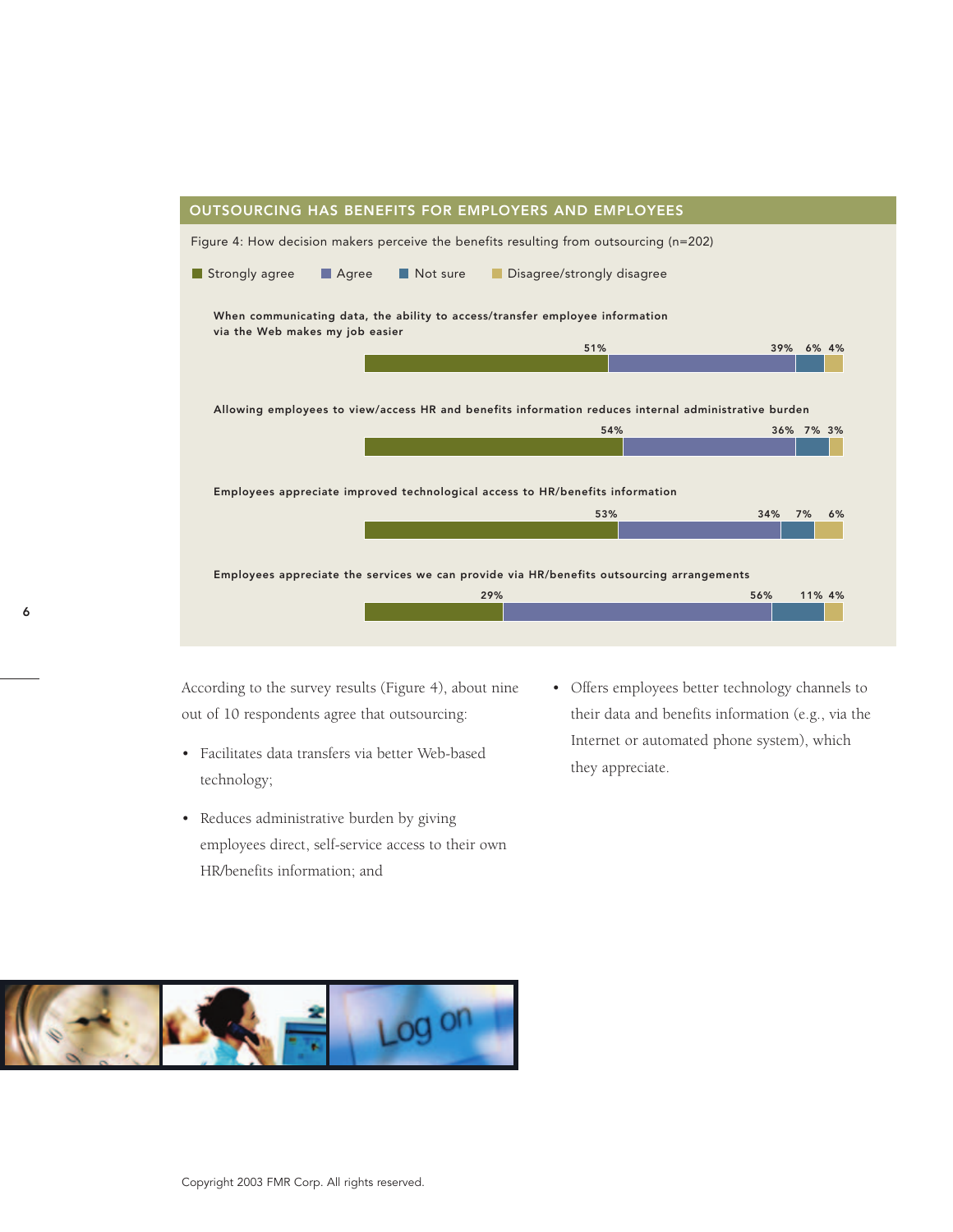LESSON LEARNED > **Outsourcing provides resources and expertise to enhance employee servicing, and allows more focus on core business**

Insights from finance, human resource, and benefits decision makers on *opportunities gained:*

> *"The major (reasons to outsource) are the technology, systems, and resources that we don't have in house. It's very expensive to turn over employees. We want to be able to give them a good level of service, especially on the group health side… If it costs us to outsource and offer that kind of service, then that's the price of doing business. We do it because it makes sense—it's cheaper for us to buy that expertise on the outside than it is to do it in house."*

*"We found it less expensive to borrow or outsource this expertise in a lot of areas, as opposed to building it in house. For instance, we have a wonderful software application, but we would really need to build out a lot of the benefit administration functionally on it. It would also mean a full-time programmer or operations person just to run it. We feel we can do it less expensively if we outsource it to an entity that is already doing it for multiple customers, who has the economy of scale."*

> *"You should concentrate on those activities…that are the nature and core of your business, and outsource those activities that are not revenue generating. Within a cost-effective mode, get rid of those things…We've gotten away from being involved in the transactional activity on a fairly large employee benefit plan, and we spend more time on projects that have larger payback to the corporation."*

7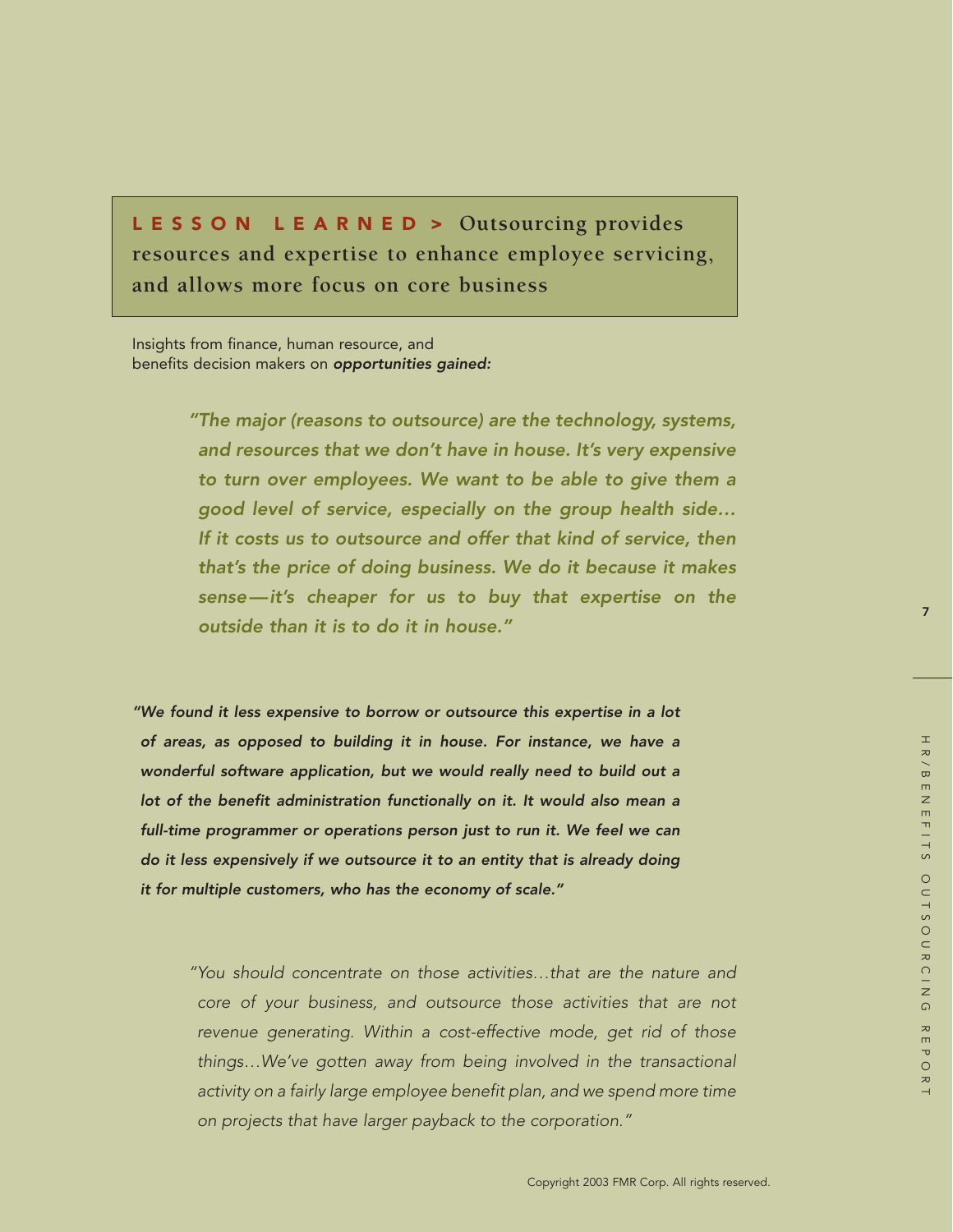### OUTSOURCING IS SEEN AS A GOOD INVESTMENT

As cited earlier, reducing or controlling costs drives the initial outsourcing decision for more than one-third (37%) of the study's respondents. For many others, the issue is more complex. For them, cost control is not the sole factor driving their decision to outsource; their decisions involve the perceived longer-term benefits of outsourcing and its relative investment value. These evaluations take into consideration the technology, service capabilities, and overall expertise offered by outsourcing vendors versus the capital and staffing resources it would take to develop comparable systems and services internally.\*

Given this significant focus on value, it is not surprising that a large majority of executives (70% to 96%, depending on function) say they consider outsourcing to have been a good investment for their organizations. This is especially true of the outsourcing of defined contribution plans, with 96% of executives saying it was a "very good" or "somewhat good" investment. The same is true for health and welfare programs, with 91% saying it was a "very good" or "somewhat good" investment, and for defined benefit plan administration, with 90% citing outsourcing as a "very good" or "somewhat good" investment.

\*The majority of companies (about 60%) that conducted a formal cost/benefit analysis prior to outsourcing said they compared the cost of outsourcing with the cost of developing similar capabilities internally.

The study also reveals that investment quality was especially important to top-level and senior management—i.e., those dealing with more financial/strategic decisions. As shown in Figure 5, these executives are more likely to say that outsourcing is a "very good" investment, particularly for defined benefit plan and payroll administration. Additionally, the study suggests that the perceived value of outsourcing as a "very good" investment becomes clearer the longer a company outsources.

### VETERAN OUTSOURCERS FIND OUTSOURCING A VERY GOOD INVESTMENT

|  |  |  |  | Figure 5: How decision makers rate the return on their outsourcing relationship |
|--|--|--|--|---------------------------------------------------------------------------------|
|  |  |  |  |                                                                                 |

| % very good investment          | DC.<br>$(n=149)$ | H&W<br>$(n=142)$ | <b>DB</b><br>$(n=95)$ | Payroll<br>$(n=43)$ | Alternative<br>Compensation<br>$(n=55)$ |
|---------------------------------|------------------|------------------|-----------------------|---------------------|-----------------------------------------|
| Top level and senior management | 75%              | 55%              | 55%                   | 50%                 | 48%                                     |
| Directors and managers          | 76%              | 52%              | 40%                   | 26%                 | 50%                                     |
| Veteran outsourcers (6+ years)  | 82%              | 58%              | 62%                   | 53%                 | 53%                                     |
| Newer outsourcers (1-5 years)   | 72%              | 40%              | 32%                   | 32%                 | 37%                                     |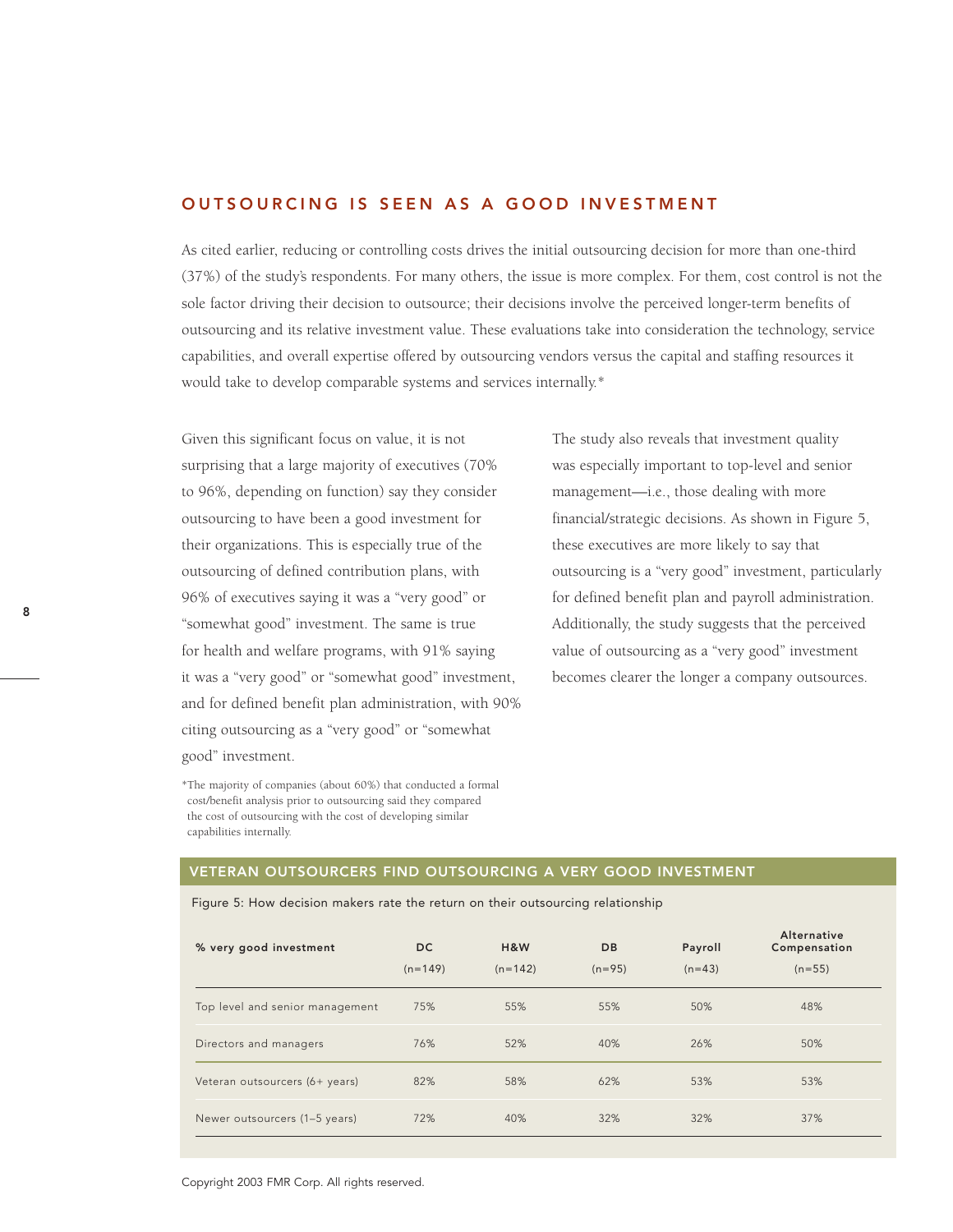### NOT ALL COMPANIES MEASURE RETURN ON INVESTMENT (ROI)

Figure 6: Companies measuring return on investment (ROI)

# Before outsourcing implementation DC H&W DB Payroll Compensation

|                                  |           |           |          | $\sim$   | .        |  |
|----------------------------------|-----------|-----------|----------|----------|----------|--|
|                                  | $(n=138)$ | $(n=132)$ | $(n=87)$ | $(n=39)$ | $(n=52)$ |  |
| Yes                              | 51%       | 56%       | 41%      | 49%      | 35%      |  |
| No                               | 28%       | 21%       | 28%      | 23%      | 40%      |  |
| Not sure                         | 22%       | 23%       | 31%      | 28%      | 25%      |  |
|                                  |           |           |          |          |          |  |
| After outsourcing implementation |           |           |          |          |          |  |
| Yes                              | 18%       | 23%       | 9%       | 12%      | 12%      |  |
| No                               | 70%       | 63%       | 70%      | 58%      | 69%      |  |
| Not sure                         | 12%       | 14%       | 21%      | 30%      | 19%      |  |

### But not everyone regularly measures ROI

Nearly half of those surveyed say they conducted a return-on-investment (ROI) or other formal cost/benefit analysis prior to their decision to outsource. About three-quarters of these respondents say they performed these analyses internally, and onequarter of them indicate they had hired a consultant to provide an ROI analysis. Only about one in 10 asked a vendor to do such an analysis.

Among companies that did not perform an ROI analysis, about one-third to one-half (depending on the function outsourced) say they chose not to do so because cost was not a critical factor in their outsourcing decision. Says one respondent to the qualitative survey, "I don't think we were looking for savings; I think we were looking for efficiencies, and if savings came along with it, that was fine."

Alternative

The study also reveals that the true long-term cost savings of outsourcing are seldom known or measured, as less than one-third of the companies studied had done any formal analysis since implementation. Of these companies, an ROI analysis was done typically within one to two years of implementation.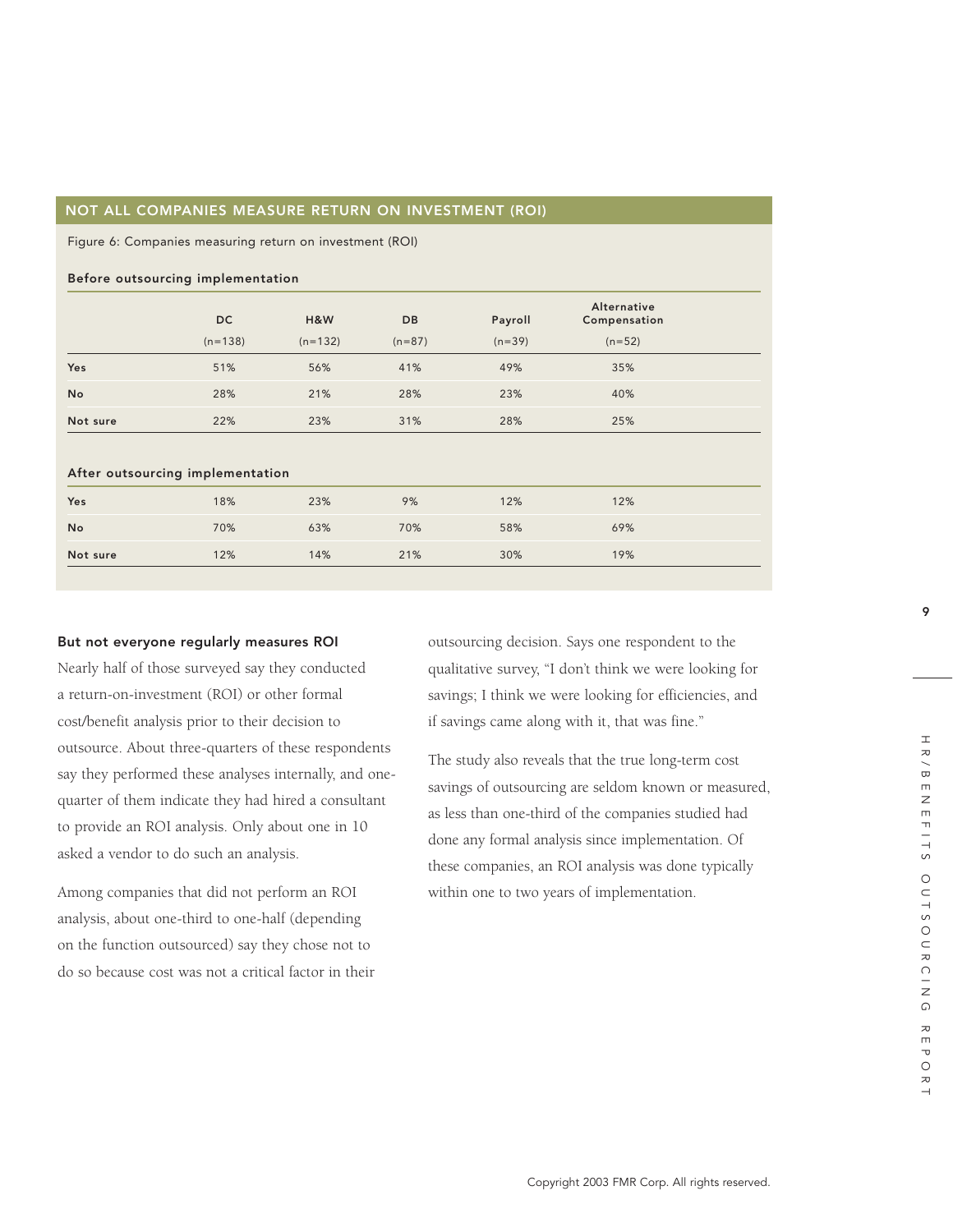LESSON LEARNED > **Outsourcing is an investment that enhances service delivery without incurring dramatic increases in infrastructure expenses**

Insights from finance, human resource, and benefits decision makers on *outsourcing returns:*

> *"When we are trying to reduce health care costs or looking at a potentially new medical or life vendor or retirement plan, there are people who can focus on that strategic vision versus the administration. So it helps the company to continue to progress further, spend money wisely, offer good value types of benefits…things that the company can afford that ensure employees are retained."*

*"Cost wasn't our number one driver. We had a challenge before us and needed to maintain a certain level of service and make sure that our clients could be properly serviced. But in terms of the cost/benefit analysis, yes, we compared against the internal cost and what it would take [in terms of systems, programming, and facilities] to make that service happen internally…"*

> *"Outsourcing is great. You don't have to build the internal skills and technology. I think that if you're looking for a way of providing increased services without incurring additional internal cost and maintenance of those programs, outsourcing is a good solution."*



10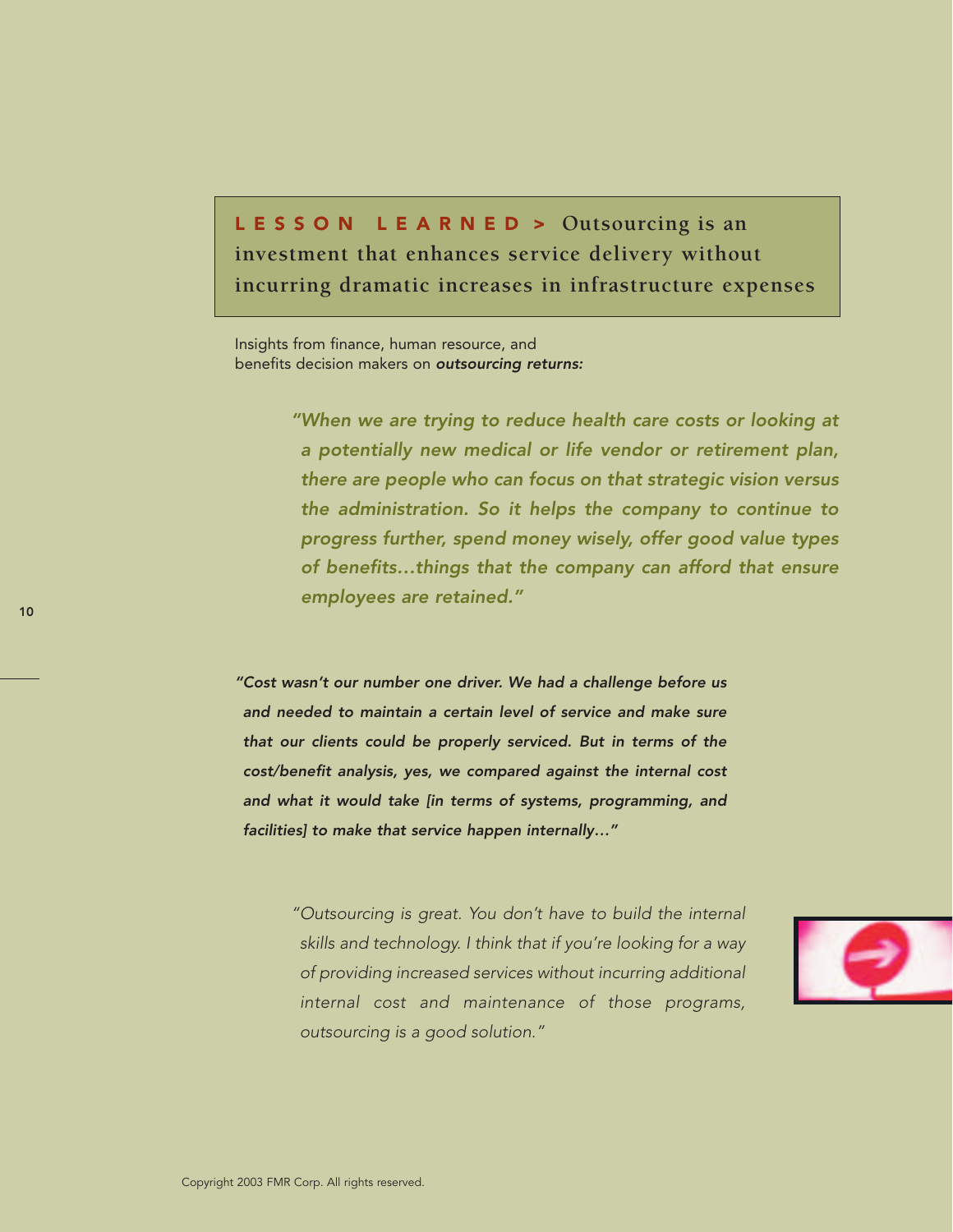# OUTSOURCING DELIVERS ENHANCED CONTROL

### Decision makers say they gain greater control by outsourcing administrative functions

The majority of respondents surveyed say that for most aspects of their daily jobs they feel that outsourcing gives them *enhanced* control of their HR/benefits responsibilities, especially in those areas where they feel the most pressure. Of particular note, three of four (75%) say that outsourcing improves their control of regulatory and reporting requirements; 60% say they gain improved access to employee benefits data and (especially important to senior executives) more accurate and more timely HR/benefits reports; and more than half (55%) say they have more control over costs as a direct result of outsourcing. This enhanced control helps them better manage their plans and make more informed decisions.

# Concerns about lost control are limited and often vendor specific

Very few respondents (7%) say they have lost control as a result of outsourcing. Of that number, two-thirds report that they would prefer having more control over employee service delivery and communications, and the remaining third indicate a preference for more administrative control of data, reports, and staffing. Day-to-day managers of HR/benefits operations are twice as likely to cite losing touch with employee concerns as a drawback of the outsourcing process.

The small number of executives who say that outsourcing gives them less control cite problems with particular vendors as the primary source of their dissatisfaction, rather than problems with outsourcing in general.

Overall, the study reveals that executives at all decision-making levels, by a margin of three to one, clearly prefer having less of an administrative burden, even if outsourcing means ceding some control to a vendor.



11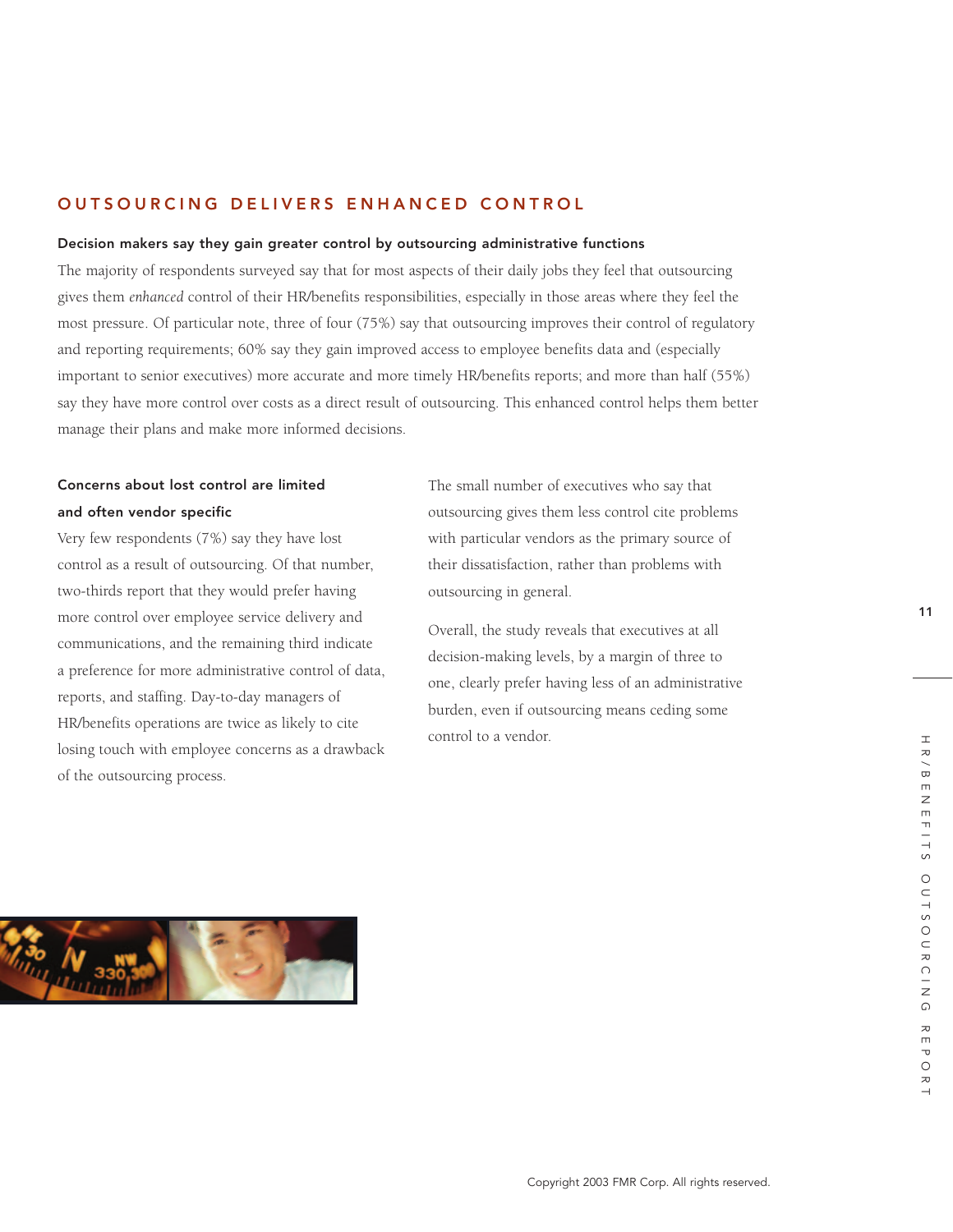### OUTSOURCING DELIVERS ENHANCED CONTROL



Figure 7: Change in control resulting from outsourcing (n=202)

Note that the only area where respondents indicate that control is not enhanced is in their more limited access to custom ad hoc reports. Even so, respondents are divided on this issue, with almost as many feeling they have gained more control in this area (39%) as those who say they have less (34%).

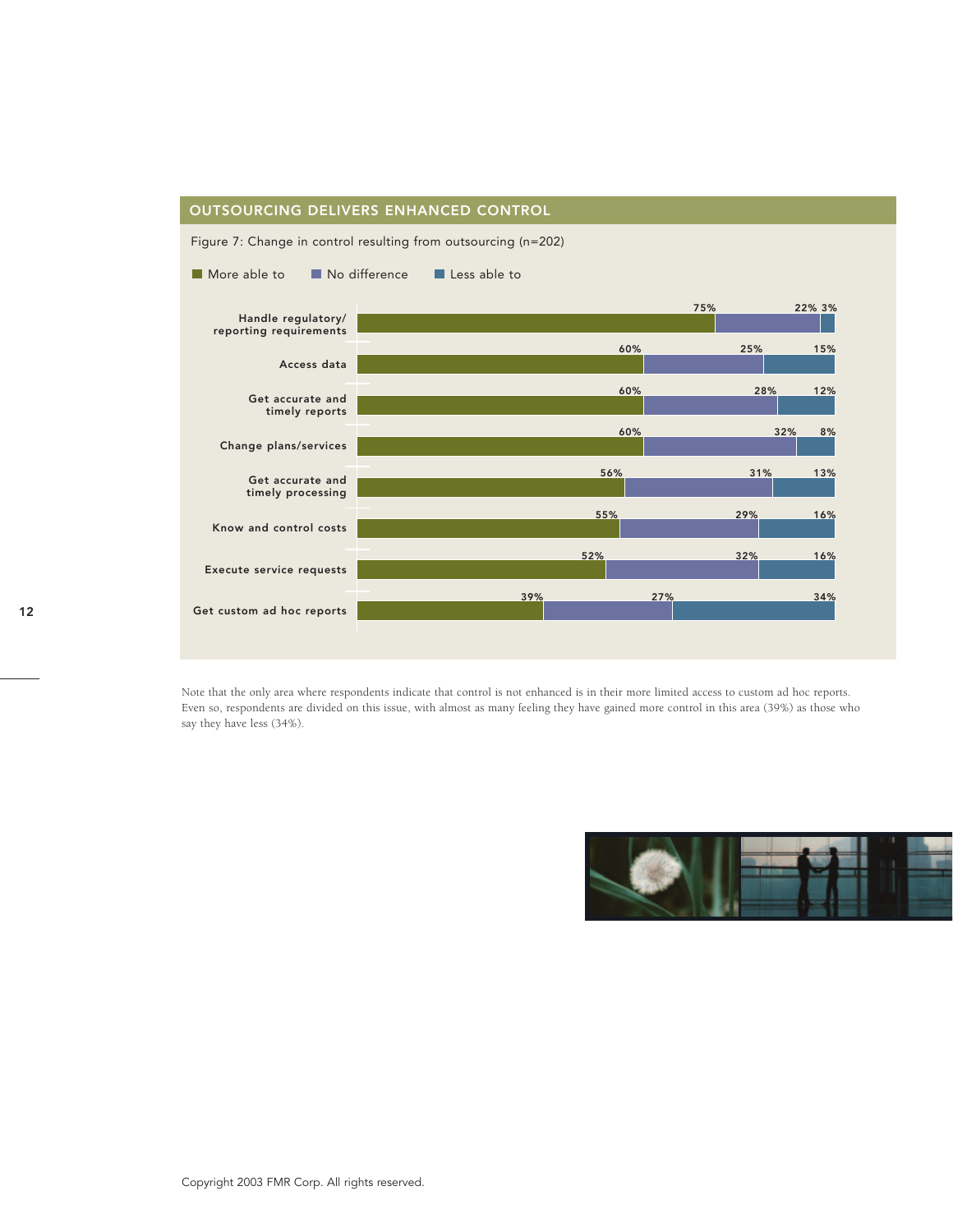LESSON LEARNED > **Shifting the burden of administrative processes to a vendor gives managers a greater span of control**

Insights from finance, human resource, and benefits decision makers on *outsourcing and control:*

> *"Ultimately, if you look at your job as being still responsible, you don't lose control because you hold the other people accountable. And whether they're employees of your company or an outsourced supplier, if you look at them the same way—which I personally do—and hold outsourced resources accountable just like they were sitting next door as an employee, then you still have control."*

*"This really puts a lot more control on your benefits being administered much more consistently, which from a compliance perspective is good."*



*"I'm still responsible, I still have control. What I'm giving up is hopefully just the routine, administrative burdensome tasks that go with performing it, but not the responsibility for getting it right. So, to me it's just a way of allocating resources, and managers do that all the time."*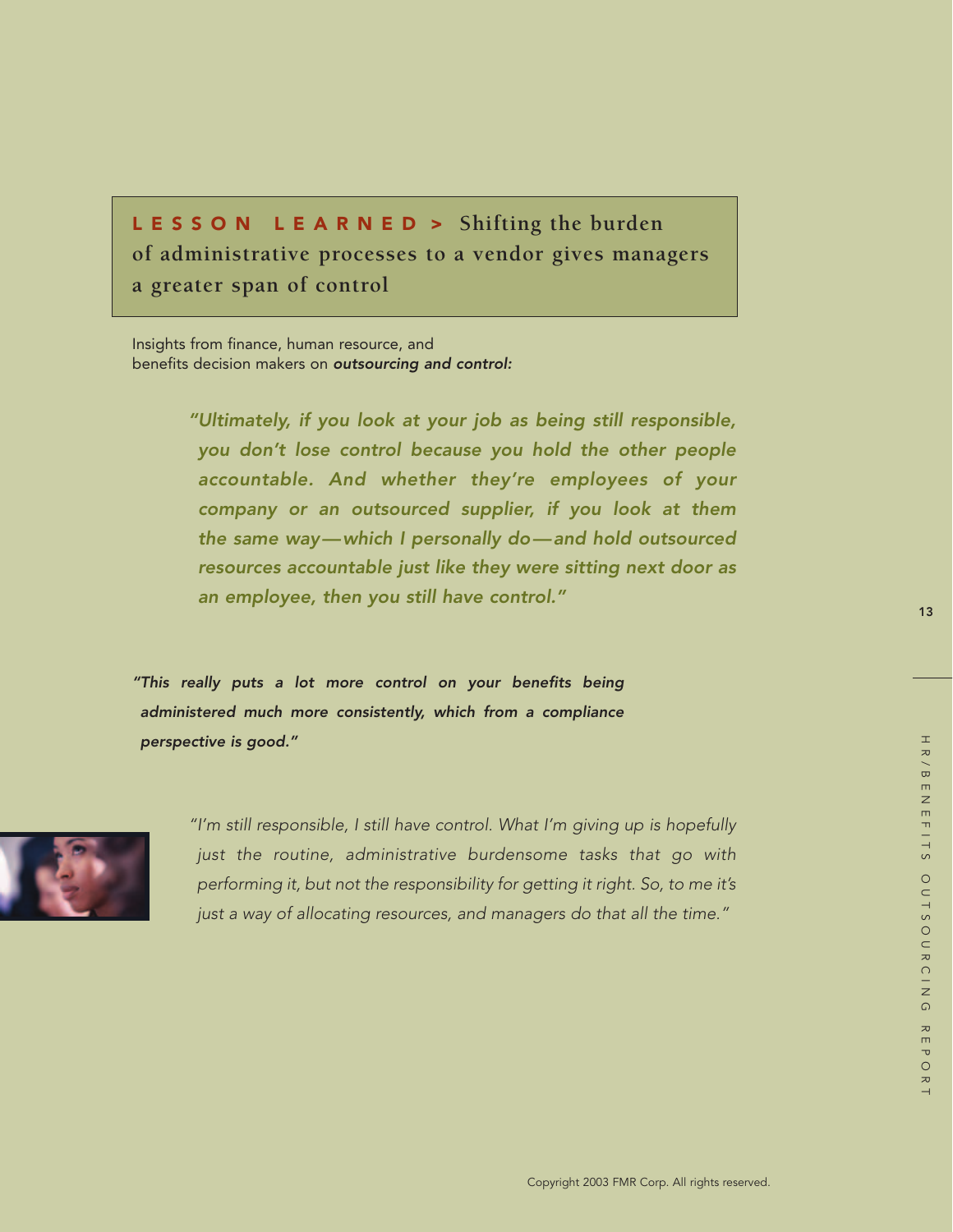### OUTSOURCING LEADS TO A SHIFT IN RESPONSIBILITIES

For most decision makers, outsourcing represents a significant shift in job responsibilities, not only to more strategic activities, but also to more time spent on vendor management

Four out of five respondents in the study indicate that the nature of their functional roles has changed significantly as a result of outsourcing, and that the amount of time spent on vendor management has increased as well. Most feel these changes are positive, however. For many, outsourcing frees them of the administrative burdens and day-to-day details of managing HR/benefits plans. Eighty-three percent report that this freedom allows them to add value by focusing more on strategic goals, such as managing benefits design and cost, or concentrating more effort on other initiatives to attract and retain top talent.

# Relatively few respondents report negative experiences with the outsourcing transition

Half of the respondents say they expected a shift in responsibilities from direct plan administration to vendor management. About one-third say they did not anticipate this change in their role as a result of outsourcing. Most report that once outsourcing was implemented, they received training from their vendor (and sometimes from their employer) to ease the transition. About 20% of respondents in the study say they felt additional training of HR/benefits staff and employees, as well as better internal communication provided from either vendors or their own companies, would help ease the transition to outsourcing.



One in five (20%) report that the major drawbacks of outsourcing are related to the change it brings. For example, slightly more than half of these respondents state that they feel they spend too much time managing vendors, especially when it comes to vendors following through on what was promised. Another one-quarter of this group of dissatisfied respondents complain of vendors that do not represent a good "fit" with their company in terms of shared cultures and values or knowledge of their business.

Despite the changes and adjustments that outsourcing entails, most of the decision makers surveyed say they have been satisfied with the transition and implementation processes. As shown in Figure 8, at least three out of four (77+%, depending on the function) indicate their satisfaction with implementation, including data and systems transfers, while nearly as many (72+%) state they are satisfied with the level of employee communication company wide (Figure 9), and even more (84+%) were pleased with staff communication within the outsourced unit.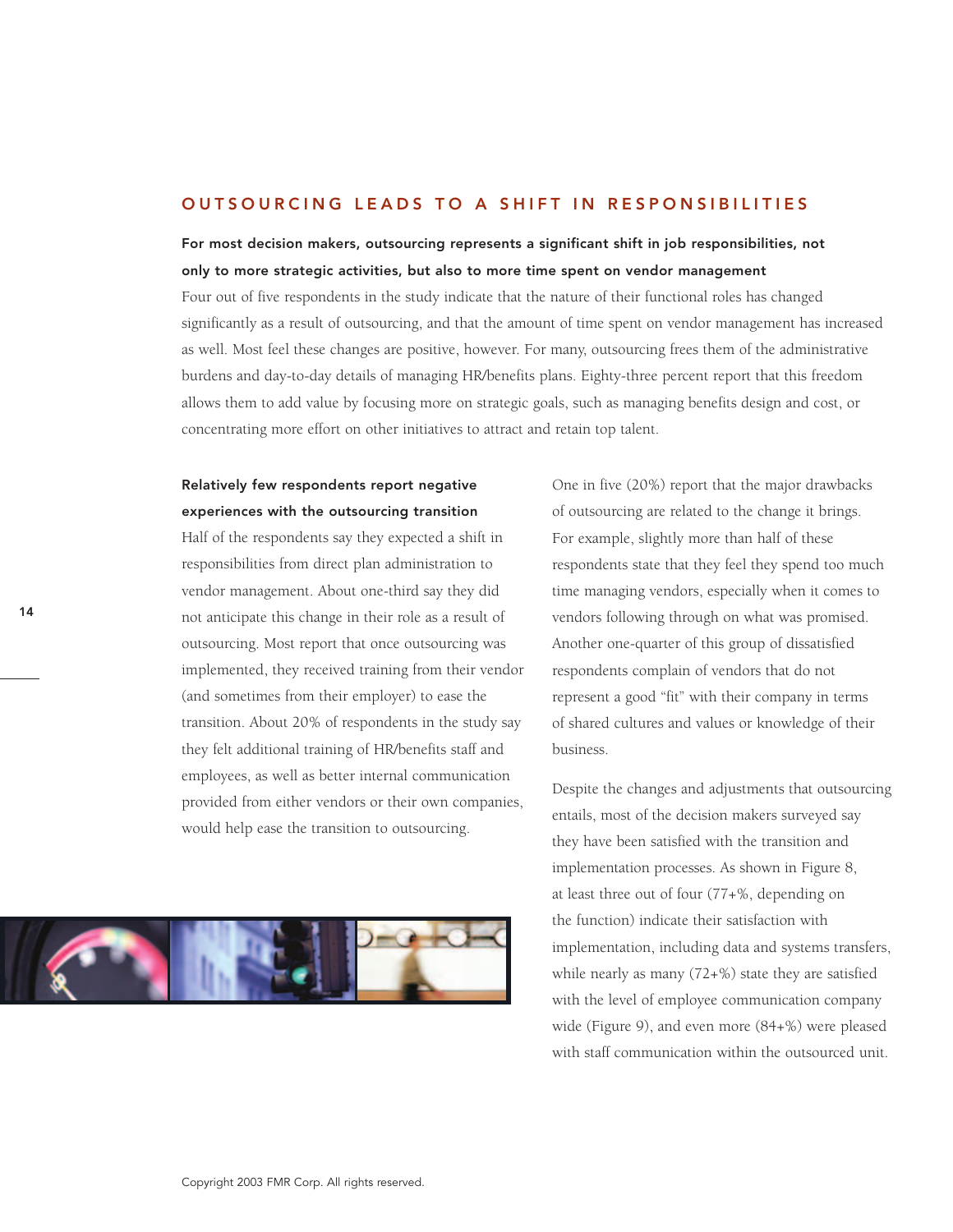

### STRONG SATISFACTION WITH OUTSOURCING IMPLEMENTATION

# STRONG SATISFACTION WITH EMPLOYEE COMMUNICATION



Figure 9: Satisfaction with company-wide employee communication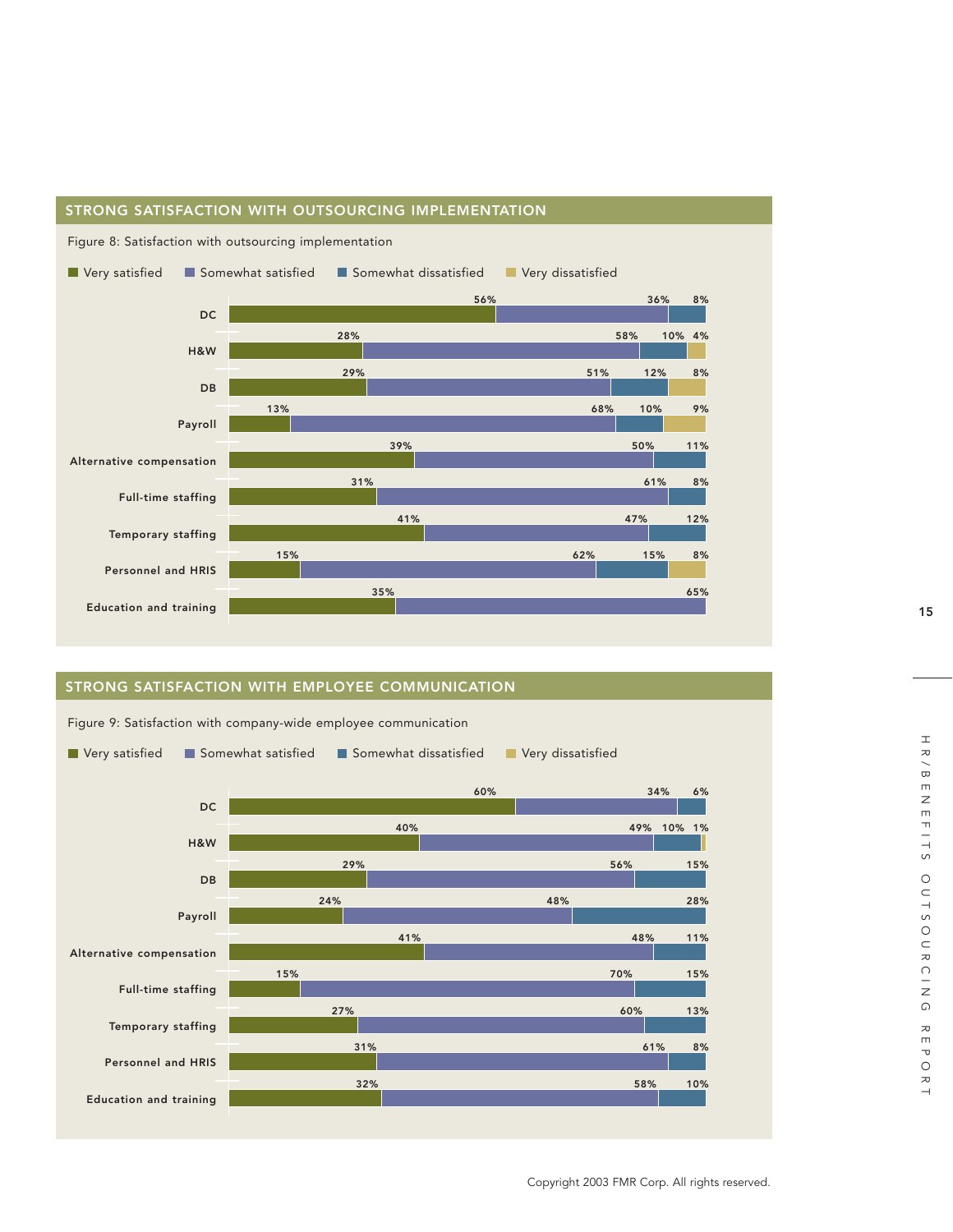LESSON LEARNED > **A good cultural fit with a vendor helps ease the transition to outsourcing and is key to its long-term success**

Insights from finance, human resource, and benefits decision makers on *provider compatibility:*

> *"A third party doesn't necessarily maintain the same culture and same values as the organization because they are external. They don't necessarily know how we want things done. It's a continual challenge to get them to understand your plan, or your philosophies, or what you want done above and beyond the written [contract]."*

*"At the end of the day, if you've got the right vendor—and that's the key point—you've got to have people who share your same values, a sense of urgency about resolving the employee's problem, someone with the same customer focus that these are important people with serious problems. Assuming that you have the right vendor selection and you've got the right pricing on that contract, chances are that people that do it every day for a living are going to do it a lot better than you are."*

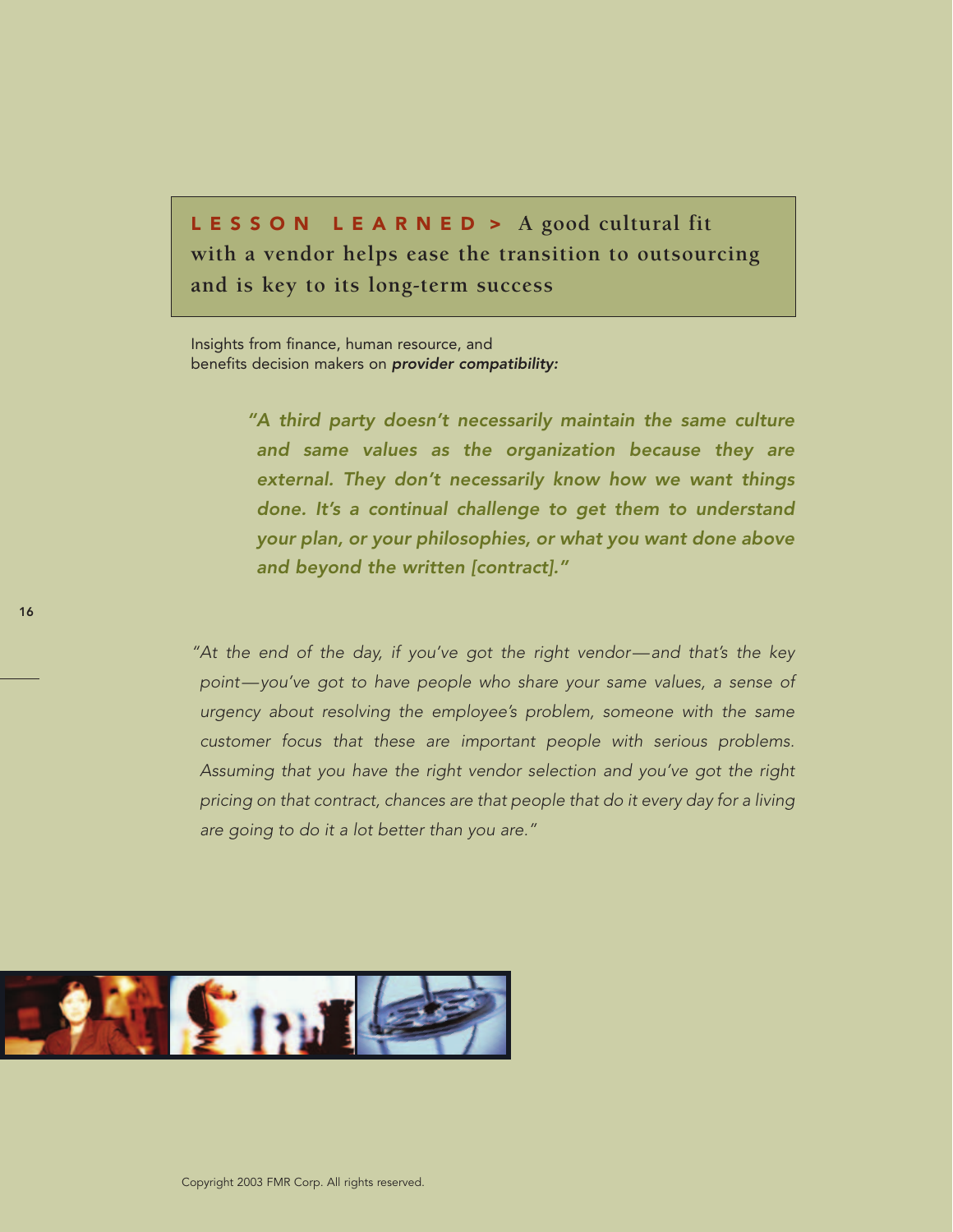# LESSON LEARNED > **Finding a vendor that can provide comprehensive solutions enhances the effectiveness of outsourcing**

Insights from finance, human resource, and benefits decision makers on *provider effectiveness:*

> *"I guess I would say that there is a great deal of effectiveness that can be gained by having a single source—in essence, one-stop shopping for your employee population. That they can always go to a single source and get their issues addressed. And get consistent information so you don't have one pocket of employees getting one bit of information and somebody else being told something else. You're able to streamline your processes and keep them consistent."*

*"One thing that you would probably want to do if you were an organization like we are…is to align your retirement plans administration together, i.e., your pension and your 401(k), with the same administrator. If you can throw your health and group benefits into that equation as well, that would be helpful. Having two different ones is cumbersome; there is some connection there, but still it's cumbersome."*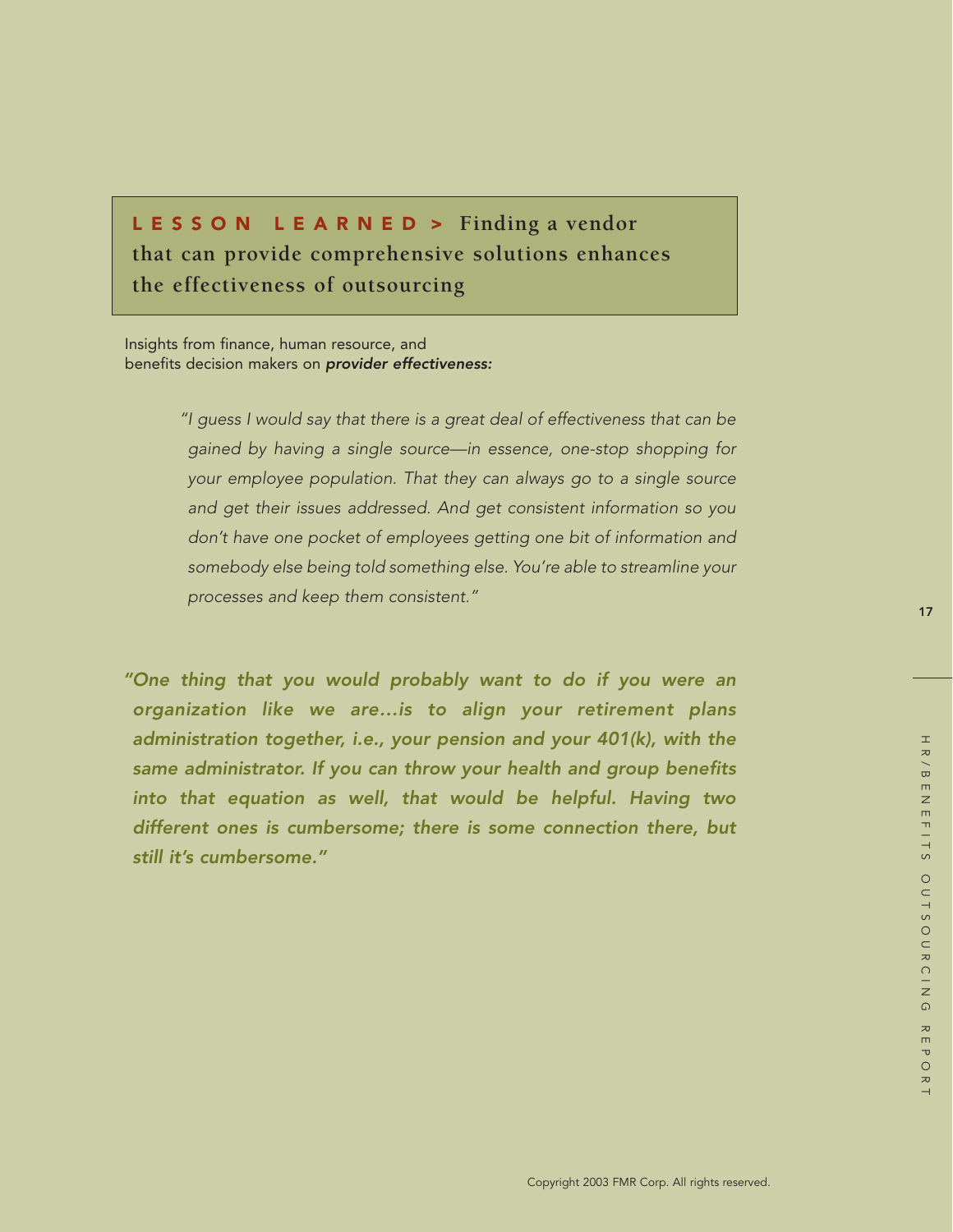

### CONCLUSION

The outsourcing of HR/benefits administration is a quickly evolving trend among the country's largest companies, and their level of satisfaction with their outsourcing experiences is proving to be consistently strong. As corporate America is constantly challenged to make the most efficient use of resources, corporate executives—and particularly those at senior management levels—view outsourcing the administration of their HR and employee benefits programs as a good financial investment, given the specialized expertise and expanded capabilities that outsourcing vendors provide. It is an investment decision that most would make again.

Over time, employer satisfaction is ultimately predicated more upon the relative value that outsourcing typically brings to the fore, including enhanced service quality, access to vendor expertise and currency on HR/benefits issues, assistance with regulatory compliance, and the ability to redirect internal resources. Companies generally place less emphasis on direct measures of cost reduction over time, although cost reduction is often the reference point for many companies' initial decision to outsource.

Management control of administrative processes is not lost through HR/benefits outsourcing. In fact, many executives feel they achieve greater levels of control of these processes through enhanced handling of compliance issues, better data accuracy and timeliness of reports, and more consistency in service delivery. Moreover, outsourcing helps relieve staff of administrative burdens, allowing them to focus more energy on strategic, value-added activities.

Finally, companies that partner with outsourcing vendors that share their cultural values and are able to provide comprehensive services for a full range of HR/benefits programs are the companies most satisfied with their overall outsourcing experience.